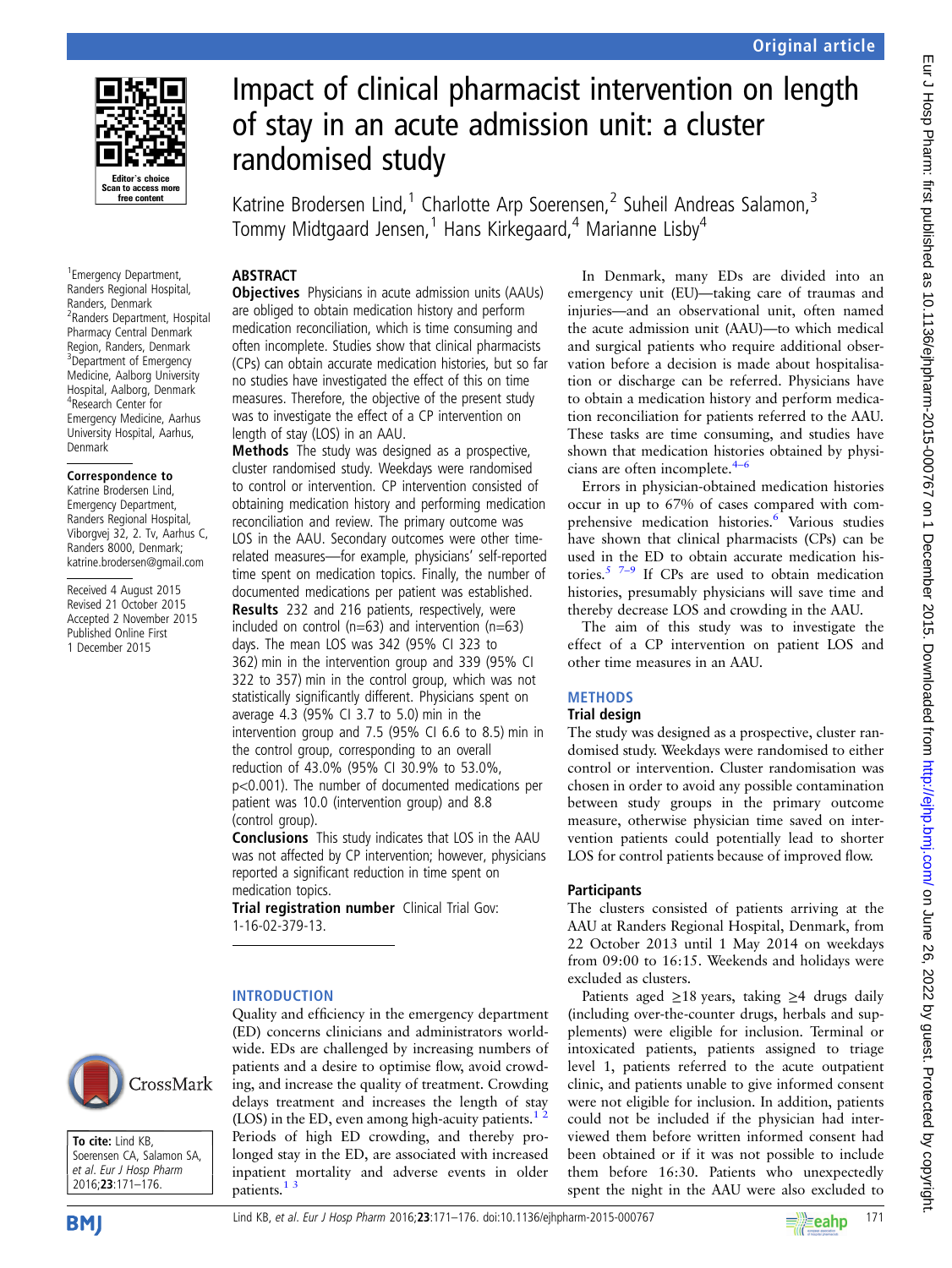avoid possible interference with the primary outcome caused by artificial prolongation of LOS (see fi[gure 2\)](#page-2-0).

The Regional Committee of Health Care Ethics waived the need for approval. The study was registered in the Danish Data Protection Agency and ClinicalTrials.gov (ID-number: 1-16-02-379-13).

## Randomisation

Randomisation was performed by the hospital pharmacy's department of quality assurance by using [http://www.](http://www.randomization.com) [randomization.com](http://www.randomization.com) and block sizes from 8 to 18 to avoid possible prediction of the distribution. For each cluster, the allocations were written down and placed in a sealed opaque envelope.

Each morning, the AAU staff were informed whether the day was allocated to control or intervention.

# Study setting

The ED at Randers Regional Hospital has an annual intake of around 32 000 patients/year. Approximately 9000 of these patients are referred to the AAU, which receives medical and surgical patients (except cardiology, gynaecology, paediatric and orthopaedic patients).

# Control/standard care

On arrival, patients were triaged on a scale from level 1 to 4 by a nurse (using a modified Danish version of the ABCDE algorithm).<sup>10</sup> After triage, they were seen by a physician.

Besides examination, the physician was responsible for obtaining a medication history, reconciling and assessing overall medication treatment, and entering approved prescriptions into the electronic medication module (EMM).

# Interventions

Two CPs from the hospital pharmacy carried out the interventions. The CP intervention consisted of obtaining the medication history, entering prescriptions into the EMM, medication reconciliation, reviewing the overall medication treatment, and writing a CP note in the electronic medical record (EMR). The CP intervention replaced the physician's tasks related to medication apart from assessing and approving the suggested prescriptions in the EMM.

The CP had to use a minimum of two sources for information about the medication—for example, electronic shared medication record, $11$  medication list, or phone calls to the patient's general practitioner. One source was, when possible, an interview with the patient, relatives or both. The interview was performed directly after triage and before the physician examined the patient. While the physician examined the patient, the CP completed the intervention (figure 1).

Medication reconciliation involved compiling all available information about the medication history and comparing this with the prescriptions in the EMM.

The medication review comprised an assessment of indications, contraindications, dosages, effects, interactions, availability and costs of each prescription. Proposed changes in therapy were communicated to the physician by the CP as a note in the EMR. The CP had permission to perform changes in time of administration due to pharmacological issues (eg, interactions, side effects, absorption) and generic replacement with cheaper medications as required by Danish law.

# **Outcomes**

The primary outcome measure was LOS in the AAU, defined as the interval in minutes between arrival and discharge or transfer to a hospital ward as registered in the EMR by secretaries.

The secondary outcome measures are shown in [table 1.](#page-2-0)

Time from arrival to a treatment plan (TATP) is a shorter time measure than LOS. TATP is defined as the TATP documented in the EMR. The admitting physician was responsible for the treatment plan.

# Sample-size calculation

The calculation of sample size was based on a power of 85% and a statistical significance level of 5%. The SD for LOS was 133.6 min based on results from a pilot study (unpublished). An average reduction of 30 min between study groups was considered a clinically relevant difference in LOS. This was based on data from a study with a similar CP intervention taking 44 min.<sup>[12](#page-5-0)</sup> To take clustering into account, we used an intracluster correlation coefficient (ICC) of 0.05. We chose this estimate since most reported ICCs in studies using shifts as a clustering unit tended to be small and rarely exceeded 0.05.<sup>13</sup> <sup>14</sup> On the basis of these values, we calculated a sample size of 437 persons in each of the study groups.

# Statistical analysis

All data were analysed using Stata (V.13). Descriptive statistics were calculated for variables of interest using counts and percentages, unless otherwise specified, and are presented with 95% CIs.

By nature, the distribution of all time variables is positively skewed, and therefore all time variables were log-transformed before any analysis was performed. This implies that all analyses were performed on parametric data. All time variables were summarised using means and are presented with 95% CIs.

Comparative analyses of time variables were performed between study groups and adjusted for clustering by using robust SEs. Time variables were tested by linear regression in order to adjust for clustering. LOS and TATP were also adjusted for medical specialty.

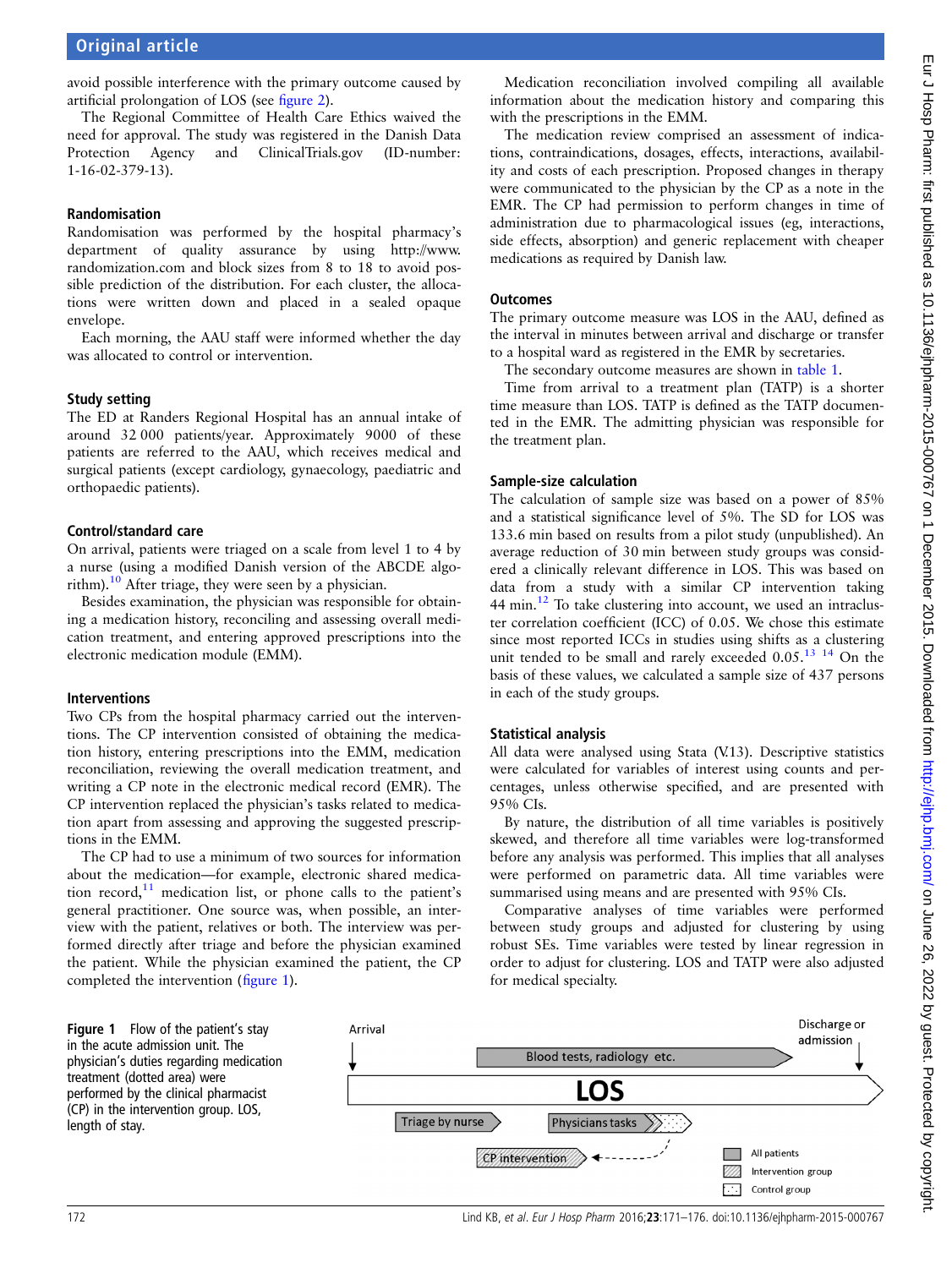<span id="page-2-0"></span>

Figure 2 Flow of both clusters and patients due to the cluster randomised design. The top part illustrates the exclusion of clusters and patients outside the intervention shifts. The bottom part illustrates the exclusion of patients due to exclusion criteria and lack of time. <sup>1</sup>Exclusion criteria: triage red: 3.3%; <18 years, 2.0%; <4 medications, 45.7%; terminal or detoxified, 1.2%; unable to give informed consent, 11.0%; referred for acute outpatient clinic, 2.6%; other reason—for example, referred to emergency department or medication already approved by physician, 12.7%. <sup>2</sup>Lack of time covers two scenarios: (1) physician interviewed patients before informed consent was obtained; (2) triage was not finish before 4.30pm (16:30), so there was not enough time for informed consent to be obtained and possibly intervention to be carried out before end of shift.

Continuous non-time variables in each group were summarised using means, and differences between groups were tested with two-sided t tests. ICC was calculated using long one-way analysis of variance by using the loneway command in Stata.

## RESULTS

# Participant flow

The study period consisted of 126 weekday shifts (09:00– 16:15), with 63 clusters in each study group. After exclusion of patients who did not meet the inclusion criteria, 216 and 232 were included and analysed in the intervention and control clusters, respectively (figure 2).

## Baseline data

Baseline characteristics of patients in the two study groups were similar [\(table 2](#page-3-0)).

Overall, medical patients accounted for 71.9% of patients included. Most were hospitalised—that is, admitted to a hospital department (82.8%).

# Outcomes and estimations

Overall, there was no difference in patient LOS. Mean LOS was 342 (95% CI 323 to 362) min in the intervention group and 339 (95% CI 322 to 357) min in the control group.

tion reveal any significant difference in LOS between the study groups [\(table 4\)](#page-4-0).

Table 1 Secondary outcomes

| Table T<br>Secondary outcomes                                                                                                                      |                                                         |
|----------------------------------------------------------------------------------------------------------------------------------------------------|---------------------------------------------------------|
| Outcome                                                                                                                                            | Source of data collection                               |
| All patients                                                                                                                                       |                                                         |
| Time from arrival to a treatment plan (TATP) is<br>documented in the FMR                                                                           | Data registered in the EMR by<br>secretaries/physicians |
| Physician time spent on medication topics<br>Physician time spent on each patient including<br>examination, medication topics and<br>documentation | Self-reporting on a standard<br>form                    |
| Number of medications per patient<br>Intervention group only                                                                                       | Data in EMR and EMM                                     |
| Pharmacist time spent on intervention                                                                                                              | Self-reporting on a standard<br>form                    |

The unadjusted regression analysis of LOS showed that LOS was on average 0.9% (3.2 min) longer for patients in the intervention group compared with the control group ( $p=0.83$ ) [\(table 3\)](#page-3-0). Adjusting for medical specialty increased the difference in median LOS to 1.9%, which was not a statistically significant difference. Neither did stratification for discharge or hospitalisa-

EMM, electronic medication module; EMR, electronic medical record.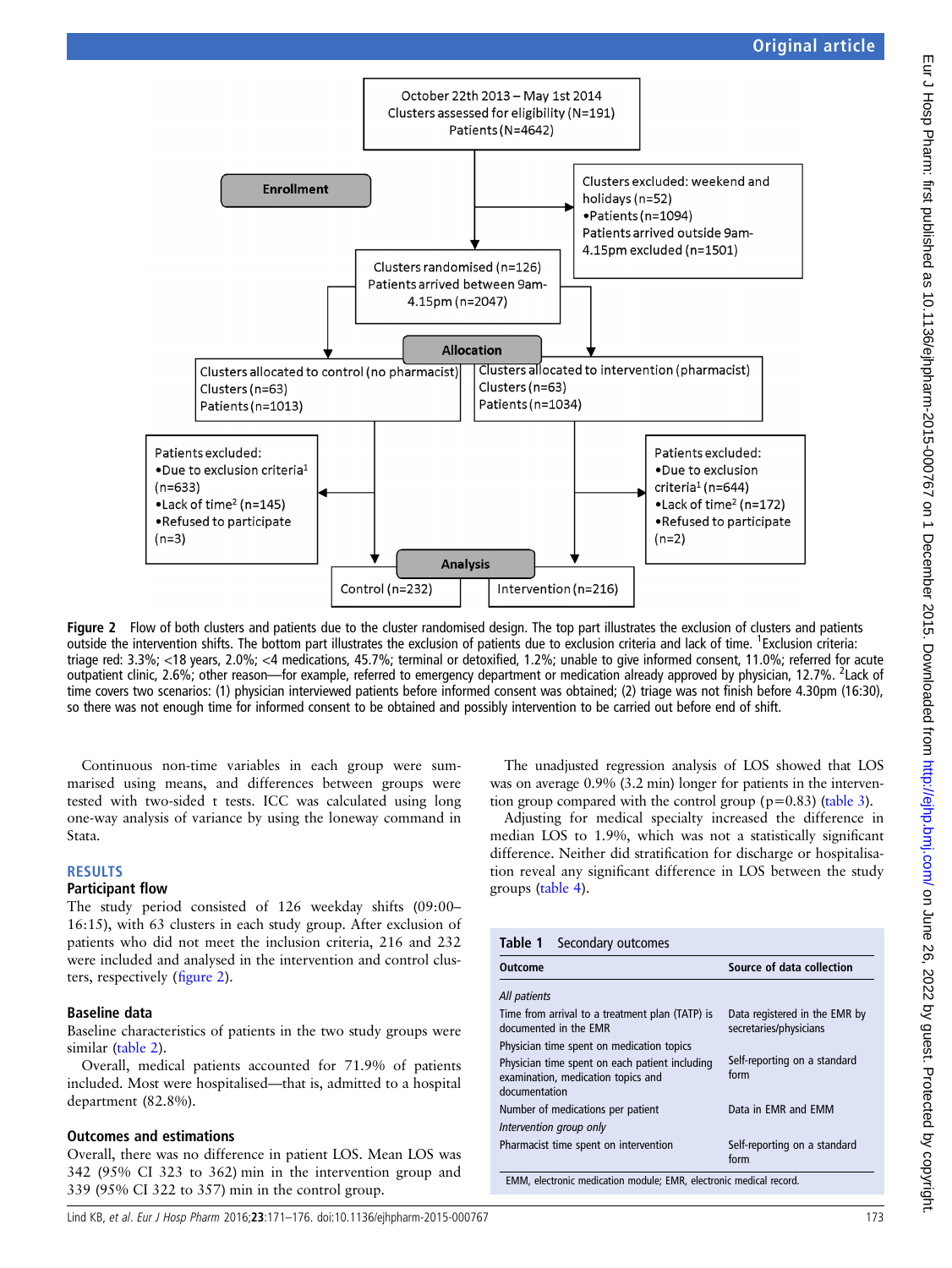<span id="page-3-0"></span>

| <b>Characteristic</b>                                                                                            | Control     | <b>Intervention</b> | D<br>Value        |
|------------------------------------------------------------------------------------------------------------------|-------------|---------------------|-------------------|
| <b>Patient level</b>                                                                                             |             |                     |                   |
| Patients, n (%)                                                                                                  | 232 (51.8)  | 216(48.2)           |                   |
| Age, mean (SD)                                                                                                   | 69.8 (12.7) | 70.9 (13.8)         | 0.36              |
| Gender, men (%)                                                                                                  | 107 (46.1)  | 109(50.5)           | 0.36              |
| Patient category, medical (%)                                                                                    | 161 (69.4)  | 161 (74.5)          | 0.23              |
| Radiological imaging, n (%)                                                                                      | 133 (57.3)  | 131 (60.6)          | 0.48              |
| <b>Triage</b>                                                                                                    |             |                     | 0.60              |
| Level 2, n (%)                                                                                                   | 30 (12.9)   | 33 (15.3)           |                   |
| Level 3, $n$ $(\%)$                                                                                              | 148 (63.8)  | 122 (56.5)          | $\qquad \qquad -$ |
| Level 4, n (%)                                                                                                   | 54 (23.3)   | 61(28.2)            |                   |
| Hospitalised, n (%)                                                                                              | 188 (81.0)  | 183 (84.7)          | 0.30              |
| Discharged to GP, n (%)                                                                                          | 44 (19.0)   | 33 (15.3)           | 0.30              |
| Cluster level                                                                                                    |             |                     |                   |
| Number of days, n (%)                                                                                            | 63(50.0)    | 63 (50.0)           |                   |
| Patients admitted to AAU per 24 h,<br>mean                                                                       | 28.0        | 28.3                |                   |
| Patients admitted to AAU 09:00-16:15,<br>mean                                                                    | 16.1        | 16.4                |                   |
| Physicians involved, n*<br>$*$ Ouarell, 100 mbusicione unas involved. Menu physiciane avenuinced periode in both | 75          | 81                  |                   |

\*Overall, 102 physicians were involved. Many physicians examined patients in both groups.

AAU, acute admission unit; GP, general practitioner.

Similarly, there was no significant difference in TATP between the study groups (table 3). The mean TATP was 205 (95% CI 192 to 219) min in the intervention group and 193 (95% CI 181 to 205) min in the control group.

The mean self-reported physician time spent on medication topics was 4.3 (95% CI 3.7 to 5.0) min in the intervention group and 7.5 (95% CI 6.6 to 8.5) min in the control group, corresponding to an overall reduction of 43.0% (95% CI 30.9% to 53.0%;  $p < 0.01$ ).

The mean difference in self-reported physician time spent on each patient was insignificantly lower (−4.2% (95% CI −15.0% to 8.0%,  $p=0.58$ )) when the intervention group (52.2 (95% CI 48.8 to 57.2) min) was compared with the control group (54.5 (95% CI 50.4 to 59.0) min).

The number of medications documented in the EMR was significantly (p=0.002) higher among patients whose medication history was recorded by a CP (10.0 (95% CI 9.5 to 10.6)

| Table 3                | Primary outcome               |                                 |         |
|------------------------|-------------------------------|---------------------------------|---------|
|                        | Difference*<br>% (95% CI)     | Difference*<br>Minutes (95% CI) | p Value |
| Unadjusted             |                               |                                 |         |
| <b>LOS</b>             | $0.9$ (-7.4 to 10.1)          | 3.2 $(-25.2 \text{ to } 34.2)$  | 0.83    |
| <b>TATP</b>            | $5.5$ (-5.1 to 17.3)          | 10.7 ( $-9.8$ to 33.5)          | 0.32    |
| Adjusted for specialty |                               |                                 |         |
| <b>LOS</b>             | $1.9$ (-6.6 to 11.0)          |                                 | 0.67    |
| Medical                |                               | $6.0$ (-21.1 to 35.5)           |         |
| Surgical               |                               | 7.4 $(-24.8 \text{ to } 42.5)$  |         |
| TATP                   | 4.3 $(-5.9 \text{ to } 15.5)$ |                                 | 0.42    |
| Medical                |                               | $8.8$ (-12.1 to 31.9)           |         |
| Surgical               |                               | 7.2 $(-10.0 \text{ to } 26.2)$  |         |

LOS, length of stay; TATP, time from arrival to a treatment plan.

medications) than among patients whose medication history was conducted by a physician (8.8 (95% CI 8.3 to 9.4) medications).

CPs spent on average 33.6 (95% CI 31.9 to 35.5) min per patient. Disregarding time spent on inserting the note into the EMR, CPs on average spent 24.4 (95% CI 23.2 to 25.7) min per patient; 11.1 (95% CI 10.4 to 11.8) min was spent on obtaining the medication history.

#### **DISCUSSION**

Our findings did not indicate any statistically significant differences in LOS or TATP between the study groups regardless of adjustment of data for specialty and hospitalisation/discharge status. To the best of our knowledge, no other studies have investigated the consequences of CP interventions in an AAU or an ED on time variables such as LOS or TATP.

Various factors have been found to be significantly associated with prolonged LOS in EDs—for example, arrival mode, acuity level, receipt of medication, and ethnicity.[15](#page-5-0)–<sup>18</sup> The most commonly reported factors are blood tests and advanced radio-logical imaging.<sup>16–[18](#page-5-0)</sup> Almost all patients admitted to the AAU have a blood test. In our cohort, 59% had at least one kind of radiological imaging during the AAU visit. It is probable that many of these factors associated with increased ED LOS are also associated with prolonged LOS in the AAU.

The association between the predictive factors mentioned above and prolonged ED LOS is stronger for discharged patients than for hospitalised patients.[16 18](#page-5-0) ED LOS of hospitalised patients is strongly associated with in-hospital factors such as hospital occupancy.<sup>[3](#page-5-0)</sup> In contrast with previous results,  $15 \frac{16}{16}$  we found that LOS was shorter for admitted than discharged patients. This finding may be due to a different distribution of triage levels among admitted versus discharged patients, as 40% of discharged patients were assigned to the lowest triage level compared with 23% of admitted patients. Other possible explanations may be logistical problems related to discharge—for example, coordination of transportation. Finally, patients being transferred to a hospital ward may be less likely to have their treatment completed in the AAU. Although, in the literature, consultations<sup>15</sup> and specialist advice<sup>[17](#page-5-0)</sup> have been associated with longer LOS, our findings suggest that this was not the case for the CP intervention in our study.

We found that physicians spent 7.5 min on medication topics in the control group. A Danish observational study of a CP intervention in an AAU used stopwatches to measure time variables and found that physicians on average spent 6.6 min on obtaining medication history and entering the prescriptions into the EMR. $9$  We therefore assume that our finding of a 43% reduction in time spent on medication topics is probably trustworthy despite being based on self-reported measures.

We found a significant difference in the number of medications per patient when comparing the groups: 10.0 (intervention) vs 8.8 (control). This can probably be explained by omission of drugs, which is the most commonly reported error $4-6$   $8$  19 20 when a standard medication history conducted by a physician is compared with a comprehensive medication history conducted by a CP. Similarly, it has been reported that CPs documented 614 and physicians documented 556 medications in the medication history for the same  $55$  patients.<sup>[21](#page-5-0)</sup> In our study, physicians and CPs did not conduct medication histories on the same patients, preventing such a comparison. However, considering the randomised study design and the equal distribution of baseline data between groups, it could be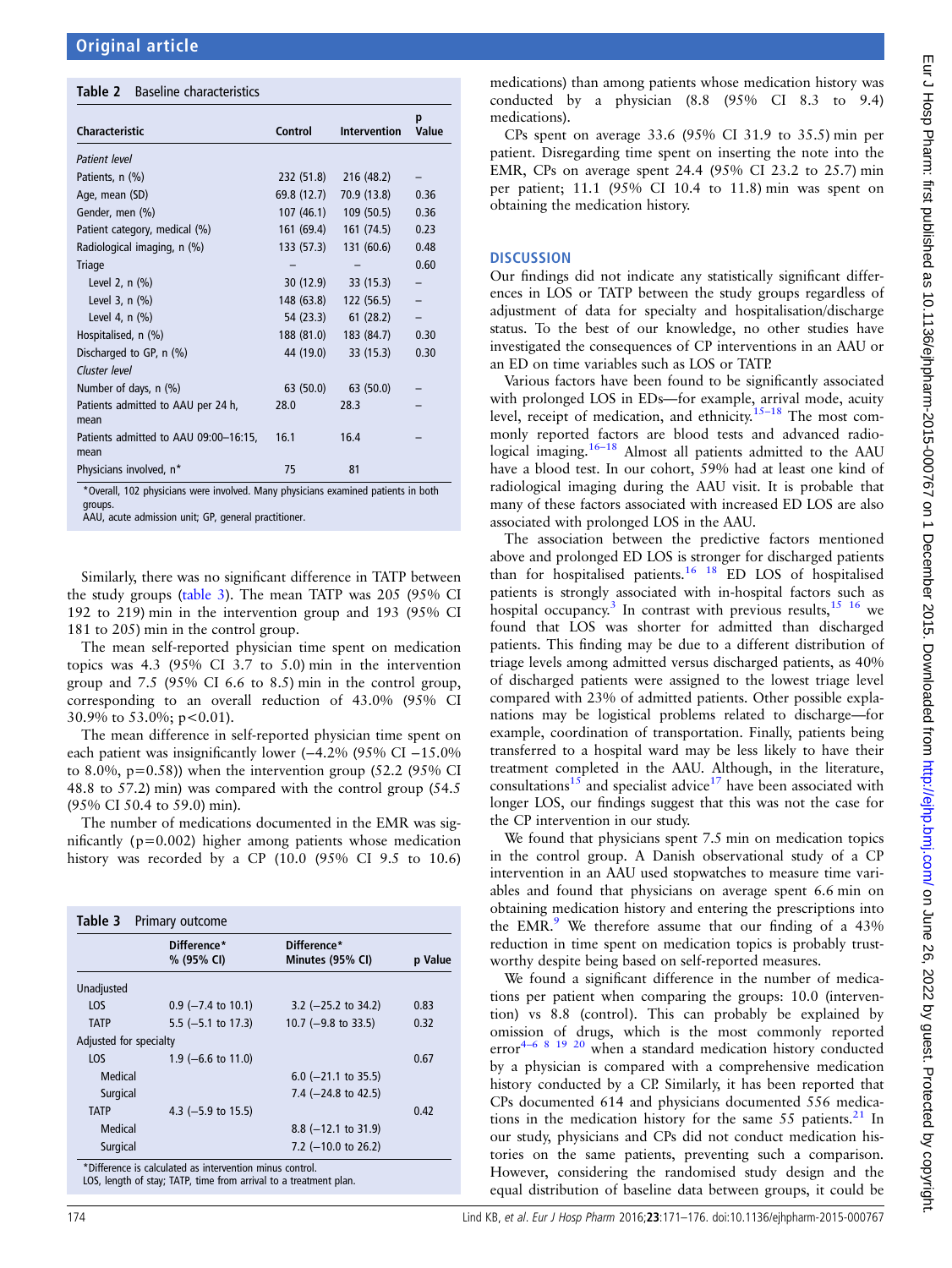|                      | Control<br>Minutes (mean)                                | <b>Intervention Minutes</b><br>(mean) | Difference*<br>% (95% CI) | Difference*, Minutes<br>(95% CI) | p Value |
|----------------------|----------------------------------------------------------|---------------------------------------|---------------------------|----------------------------------|---------|
| Hospitalised         | 328                                                      | 339                                   | $3.4$ (-5.9 to 13.6)      | 11.1 $(-19.5 \text{ to } 44.7)$  | 0.49    |
| Discharged           | 390                                                      | 360                                   | $-7.8$ ( $-22.6$ to 9.9)  | $-30.3$ ( $-88.3$ to 38.8)       | 0.36    |
| LOS. length of stay. | *Difference is calculated as intervention minus control. |                                       |                           |                                  |         |

<span id="page-4-0"></span>Table 4 Unadjusted LOS stratified by hospitalised/discharged status

expected that the average number of medications per patient would be the same in the two groups.

The CPs took on average 11.1 min to conduct each medication history in our study. In line with existing literature,  $5^{21}$  this finding indicates that completion of a comprehensive medication history is time-consuming. In a recent study, pharmacy technicians on average took 44 min to obtain a medication history and write notes in the EMR.<sup>[22](#page-5-0)</sup> Other studies have reported about 15 min<sup>[5 21](#page-5-0)</sup> and 9–30 min.<sup>[6](#page-5-0)</sup>

We found that CPs, in total, spent 33.5 min per patient. This is less than the 44 min found in a comparable Danish study<sup>12</sup> and longer than the 21.2 min found by Gleason et  $al.^{20}$  $al.^{20}$  $al.^{20}$  In general, it is difficult to compare results of time expenditures, since most studies do not state exactly what components were actually covered. In Denmark, clinicians and CPs have access to a number of medication sources—for example, EMR, EMM and the shared medication record, $11$  where the prescribed medicine purchased by patients at community pharmacies can be viewed directly. Access to and use of these advanced electronic systems contributes to the overall quality of drug treatment; however, it is also associated with increased time spent and might explain why the CP intervention in our study exceeded findings from abroad. $20$ 

The difference in time consumption between CPs and physicians was notable. However, a similar difference was found between pharmacy technicians and physicians.<sup>[22](#page-5-0)</sup> CPs and pharmacy technicians focus on the patient's medication only, in contrast with physicians who also have to address all aspects of the medical examination—often, within a limited time span. These conditions probably explain the marked difference in time consumption between the professions.

The need for support and advice on medication topics was investigated in a large Danish questionnaire survey: 73% of all physicians and 92% of junior physicians agreed that there is a need for external medication counselling.<sup>2</sup>

This need, along with our finding of saved physician time, suggests that CP intervention involving both medication history and medication review would be useful in AAU settings, despite the finding of no overall impact on LOS. Further investigations are required to confirm this hypothesis. In addition, the effect of CP interventions on quality and economic issues is needed.

## Limitations of the study

First, several circumstances reduce the generalisability: the study was carried out in one hospital only and the number of excluded patients was large because of wide exclusion criteria.

Second, some of the time measures were based on selfreporting of time consumption, which increases the likelihood of these results being inaccurate. In addition, we did not investigate how the physicians spent their saved minutes.

Third, physicians may have used some knowledge gained from the intervention on patients in the control group. However, the limited time spent on medication topics means

that it is unlikely that the time-related end points will have been influenced by this.

Fourth, LOS in AAUs was influenced by a number of factors, and may therefore not be the most appropriate measure of a single and brief intervention such as ours, bearing in mind that the physicians on average spent 7.5 min on medication topics. An obvious measure of time-saving interventions would be use of stopwatches by an external observer. In addition, TATP may be a more appropriate measure; however, it would require far more valid and reliable registration methods than currently available in our AAU.

Fifth, documenting a treatment plan in the EMR was a new task for the physicians when the study began. During the study, increased attention was paid to this task, potentially leading to a systematic change in the timing of the documentation; however, this shortcoming applies to both study groups.

Finally, we stopped the trial before reaching the required sample size because of substantial organisational changes in terms of different location, workflow and standards of hospitalisation, which would have had a great impact on LOS and severely influenced the completion of the intervention. We managed to include 51.3% of the required study population and therefore cannot rule out that the intervention would have shown a significant impact on the primary end point. On the other hand, the findings did not indicate any tendencies towards a reduction in LOS or TATP after inclusion of 448 patients. In addition, the log-transformed ICC in our study population was 0.04, which is less than the estimated ICC (0.05) used in the sample-size calculation. This indicates a higher variability between LOS for patients in the same cluster—that is, admitted during the same day shift—than LOS for patients in different clusters. Use of 0.04 instead of 0.05 would have led to a requirement for a slightly smaller study sample. Consequently, the power of the presented result is estimated to be 0.59 when the following data sample size is applied: 232 and 216 patients, ICC 0.04, and cluster size 3.56 patients/day.

# What this paper adds

#### What is already known on this subject?

- ▸ Many different factors influence length of stay in admission units.
- $\triangleright$  Several studies have shown that clinical pharmacists obtain more comprehensive medication histories than physicians.

#### What this study adds?

- This study indicates that length of stay in an admission unit is not affected by a clinical pharmacist (CP) intervention.
- $\triangleright$  The CP intervention replaces most of the physician's tasks regarding medications in the acute admission unit.